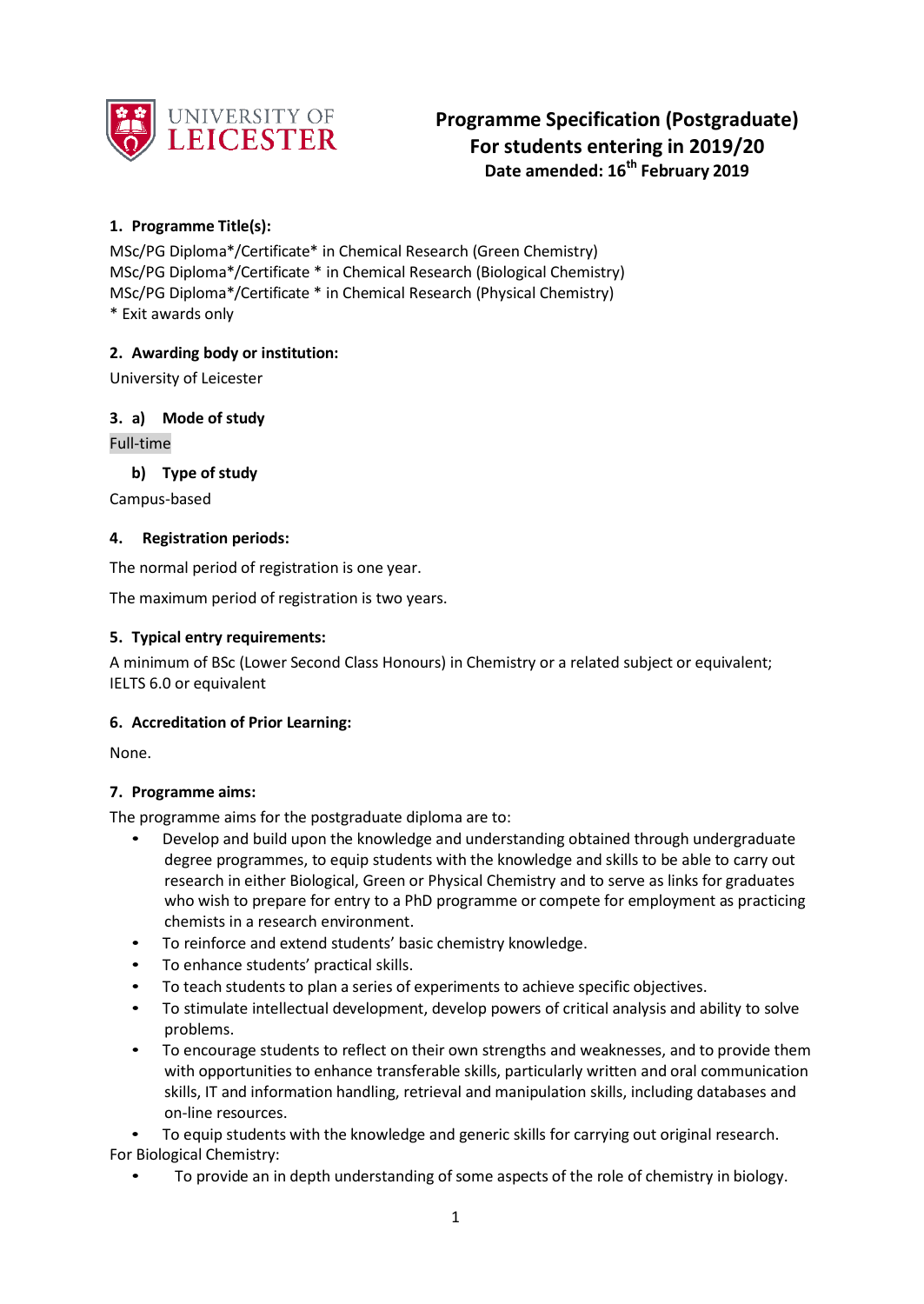• To introduce students to some important areas of research in Chemical Biology. For Green Chemistry: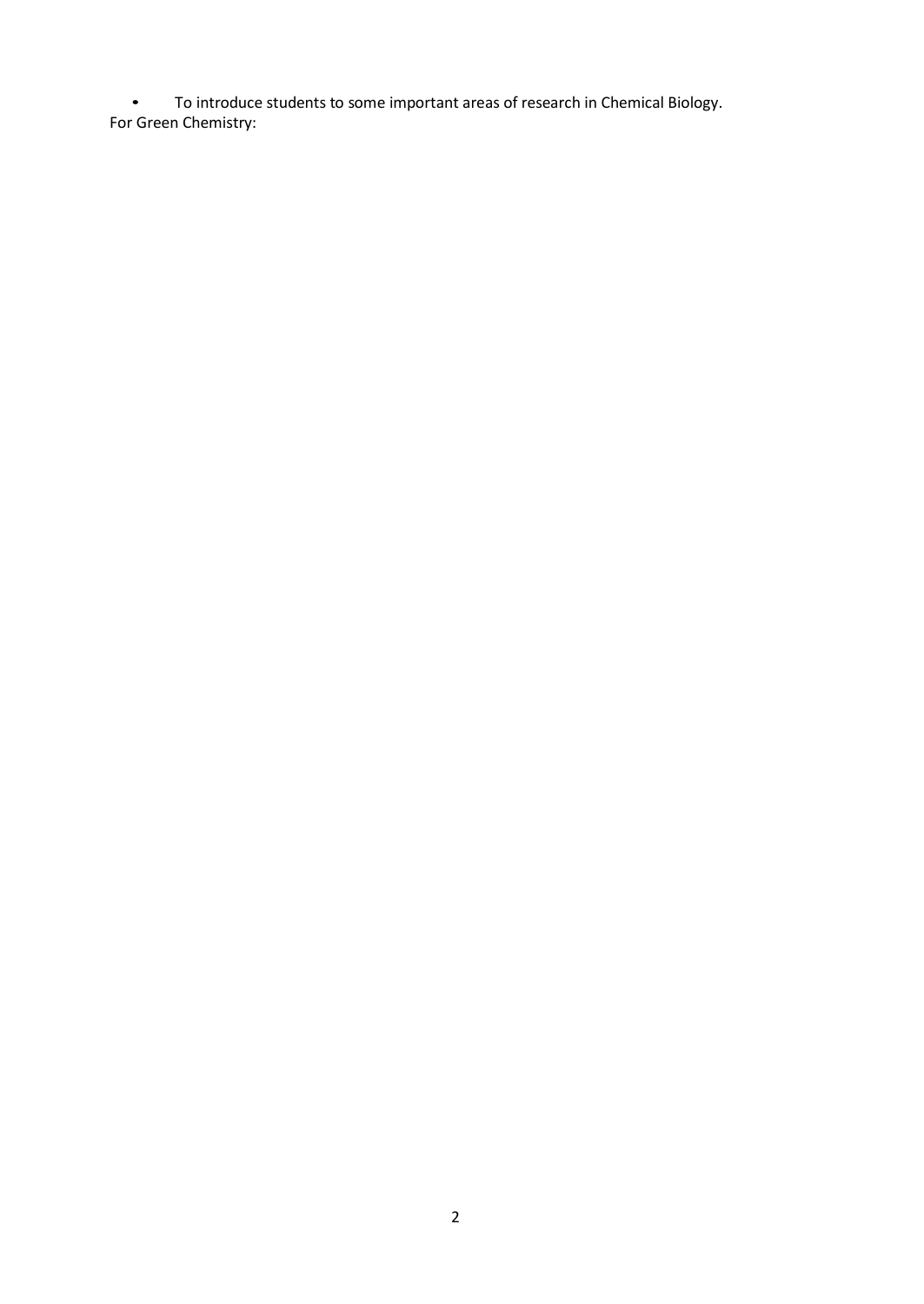- To provide an overview of Green Chemistry and an introduction to some topics of current research in this area.
- To encourage students to appreciate the challenges of sustainable technology and appreciate the role of Green Chemistry in the future development of the chemical industry.
- To introduce students to some important areas of research in Green Chemistry.

For Physical Chemistry:

- To provide and understanding of the application of fundamental physical principles in advanced applications of physical chemistry
- To introduce students to the important areas of research in physical chemistry.

The programme aims for the MSc are the same as above plus:

• To train students in chemical research methodology through planning and carrying out an extended research project.

#### **8. Reference points used to inform the programme specification:**

- QAA Frameworks for Higher Education Qualifications in England Wales and Northern Ireland
- QAA Master's Degree [Characteristics](http://www.qaa.ac.uk/en/Publications/Documents/Masters-Degree-Characteristics-2010.pdf)
- QAA Benchmarking Statement [Chemistry](http://www.qaa.ac.uk/en/Publications/Documents/Subject-benchmark-statement-Chemistry-2007.pdfhttp%3A/www.qaa.ac.uk/en/Publications/Documents/Subject-benchmark-statement-Chemistry-2007.pdf) (2007)
- PDR report (May 2011)
- University [Learning Strategy](http://www2.le.ac.uk/offices/sas2/quality/learnteach)
- University Employability Strategy
- Graduate Survey (2014)
- First Destination Survey
- External Examiner's Reports

#### **9. Programme Outcomes:**

| <b>Intended Learning</b><br><b>Outcomes</b>                                                                                                                                                                                                                                                                     | <b>Teaching and Learning</b>                                                                                                                                             | <b>How Demonstrated?</b>                                                                      |  |  |  |  |
|-----------------------------------------------------------------------------------------------------------------------------------------------------------------------------------------------------------------------------------------------------------------------------------------------------------------|--------------------------------------------------------------------------------------------------------------------------------------------------------------------------|-----------------------------------------------------------------------------------------------|--|--|--|--|
|                                                                                                                                                                                                                                                                                                                 | <b>Methods</b>                                                                                                                                                           |                                                                                               |  |  |  |  |
| (a) Subject and Professional skills                                                                                                                                                                                                                                                                             |                                                                                                                                                                          |                                                                                               |  |  |  |  |
| <b>Knowledge</b>                                                                                                                                                                                                                                                                                                |                                                                                                                                                                          |                                                                                               |  |  |  |  |
| Memorization and understanding of<br>relevant chemistry theory including<br>either synthesis and<br>characterisation methods in organic<br>chemistry or condensed and gas<br>phase physical chemistry.<br>Advanced knowledge of specific<br>areas of Chemical Biology, Green<br>Chemistry or physical chemistry | independent work<br>Lectures.<br>(group),<br>specified reading, workshops.<br>Programme specific lectures, independent<br>work (group), specified reading,<br>workshops. | Written exams, Marked assignments<br>Written exams, Marked assignments                        |  |  |  |  |
|                                                                                                                                                                                                                                                                                                                 | <b>Concepts</b>                                                                                                                                                          |                                                                                               |  |  |  |  |
| Enhanced grasp of the principles of<br>either synthesis and characterization or<br>physical chemistry. Ability to apply<br>chemical concepts in new situations<br>e.g. ability to predict physical and<br>chemical properties by comparison with<br>analogues.                                                  | independent work<br>Lectures,<br>(group),<br>specified reading, workshops.                                                                                               | Written exams, Marked assignments                                                             |  |  |  |  |
|                                                                                                                                                                                                                                                                                                                 | <b>Techniques</b>                                                                                                                                                        |                                                                                               |  |  |  |  |
| Practical demonstration of<br>experimental method. Professional<br>use of standard equipment,<br>knowledge of safety procedures.                                                                                                                                                                                | Supervised laboratory work                                                                                                                                               | Laboratory samples, associated data,<br>lab-notebooks and reports.                            |  |  |  |  |
| Mastery of research methods (MSc)                                                                                                                                                                                                                                                                               | Research Project (MSc)                                                                                                                                                   | Research project outline, dissertation<br>(MSc)                                               |  |  |  |  |
| <b>Critical analysis</b>                                                                                                                                                                                                                                                                                        |                                                                                                                                                                          |                                                                                               |  |  |  |  |
| Critical<br>analysis<br>of<br>chemical<br>information<br>and<br>summarise<br>key<br>findings of scientific papers. Abstract<br>writing.                                                                                                                                                                         | Supervised laboratory work<br>Group work<br>Reading<br>primary<br>research<br>literature,<br>research project (MSc)                                                      | Laboratory notebooks and reports<br>Group presentations<br>Extended essay; dissertation (MSc) |  |  |  |  |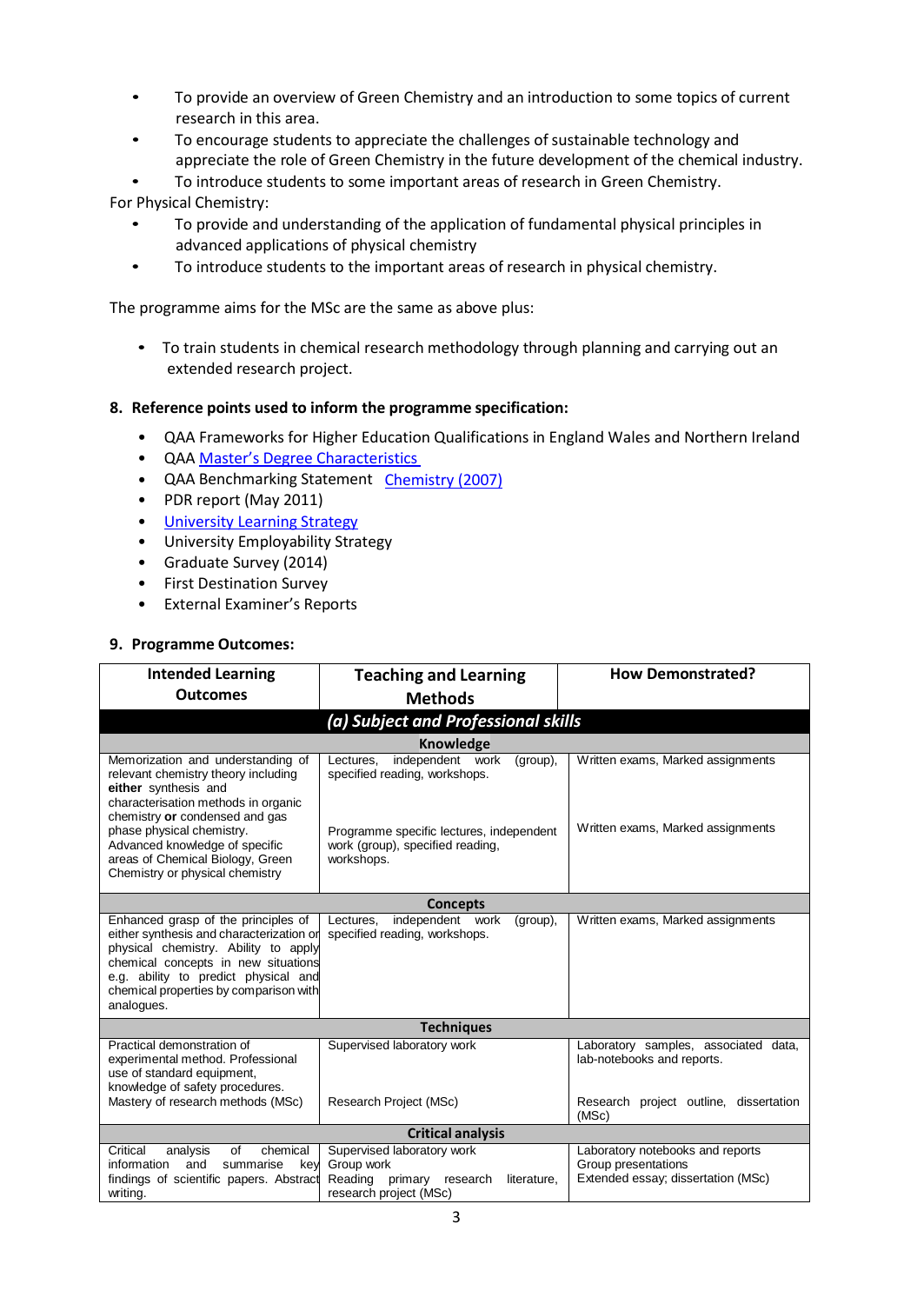| <b>Intended Learning</b>                                                                                                                                                                                                                                                                   | <b>Teaching and Learning</b>                                                                                                                                                        | <b>How Demonstrated?</b>                                                                                                                                                  |  |  |  |  |
|--------------------------------------------------------------------------------------------------------------------------------------------------------------------------------------------------------------------------------------------------------------------------------------------|-------------------------------------------------------------------------------------------------------------------------------------------------------------------------------------|---------------------------------------------------------------------------------------------------------------------------------------------------------------------------|--|--|--|--|
| <b>Outcomes</b>                                                                                                                                                                                                                                                                            | <b>Methods</b>                                                                                                                                                                      |                                                                                                                                                                           |  |  |  |  |
| Presentation                                                                                                                                                                                                                                                                               |                                                                                                                                                                                     |                                                                                                                                                                           |  |  |  |  |
| Presentation of chemical information<br>in appropriate formats<br>Distinguish between relevant and<br>irrelevant material depending on the<br>context e.g. for an oral presentation<br>or for a written report<br>Participation in scientific discussion<br>Give a 20 minute seminar (MSc) | Instruction on use of appropriate software<br>Group work<br>Project supervision<br>Contributing member at research group<br>teaching sessions (MSc)                                 | Laboratory notebooks<br>Project reports Group<br>presentations Project<br>presentation (MSc)                                                                              |  |  |  |  |
|                                                                                                                                                                                                                                                                                            | <b>Appraisal of evidence</b>                                                                                                                                                        |                                                                                                                                                                           |  |  |  |  |
| Understand scientific reasoning and<br>hence plan an investigation using<br>appropriate methods<br>Be able to evaluate different sources<br>of information<br>Recognise that more than one<br>solution may be possible to a<br>problem and may depend on the<br>data available             | Supervised group mini-projects.<br>Workshop/ group exercises<br>Project supervision (MSc)                                                                                           | Laboratory samples, associated data,<br>lab-notebooks and reports.<br>Research outline<br>Assessed work<br>written<br>(oral<br>and<br>presentation)<br>Dissertation (MSc) |  |  |  |  |
|                                                                                                                                                                                                                                                                                            | (b) Transferable skills                                                                                                                                                             |                                                                                                                                                                           |  |  |  |  |
|                                                                                                                                                                                                                                                                                            | <b>Research skills</b>                                                                                                                                                              |                                                                                                                                                                           |  |  |  |  |
| Progressive improvement in the<br>ability to locate, organise and<br>evaluate evidence, report on<br>findings, analyse complex ideas and<br>solve chemical problems                                                                                                                        | Workshops (problem solving)<br>Laboratory data analysis<br>Use of online databases<br>Contributing member at research group<br>teaching sessions (MSc)<br>Project supervision (MSc) | Written exams, coursework<br>Library exercises<br>Essay writing<br>Project reports<br>Laboratory assessment<br>Dissertation (MSc)                                         |  |  |  |  |
|                                                                                                                                                                                                                                                                                            | <b>Communication skills</b>                                                                                                                                                         |                                                                                                                                                                           |  |  |  |  |
| Response to questioning<br>Ability to deliver an oral presentation<br>using appropriate visual aids<br>Laboratory notebook<br>Report writing,<br>conforming<br>to<br>standard chemical conventions.                                                                                        | Workshops<br>Lecture advice from project supervisor<br>use of PowerPoint<br>Contributing member at research group<br>teaching sessions (MSc)<br>Writing workshops                   | Oral assessment (vivas)<br>Oral presentations for modules and<br>projects<br>Assessed lab-notebook<br>Project reports.<br>Dissertation (MSc)                              |  |  |  |  |
|                                                                                                                                                                                                                                                                                            | Data presentation                                                                                                                                                                   |                                                                                                                                                                           |  |  |  |  |
| Ability to present chemical<br>information clearly and effectively in<br>appropriate format                                                                                                                                                                                                | Research methods lectures and<br>exercises, use of Chemical Software, e.g.<br>drawing or molecular modelling                                                                        | Lab reports, assessed problems, project<br>reports, oral presentations.<br>Dissertation (MSc)                                                                             |  |  |  |  |
|                                                                                                                                                                                                                                                                                            | <b>Information technology</b>                                                                                                                                                       |                                                                                                                                                                           |  |  |  |  |
| Use of spreadsheets, word<br>processing, presentation software,<br>data management, project specific<br>(chemical) software.                                                                                                                                                               | Laboratory data analysis.<br>Group working.<br>Project supervision (MSc)                                                                                                            | Lab reports, assessed problems, project<br>reports, oral presentations.<br>Dissertation (MSc)                                                                             |  |  |  |  |
|                                                                                                                                                                                                                                                                                            | <b>Problem solving</b>                                                                                                                                                              |                                                                                                                                                                           |  |  |  |  |
| Ability to solve chemical problems.                                                                                                                                                                                                                                                        | Lectures, laboratory data analysis, group<br>work.<br>Research project (MSc)                                                                                                        | Written exams, coursework.<br>Library exercises.<br>Group assessments/reports.                                                                                            |  |  |  |  |
| Knowing how and when to draw on                                                                                                                                                                                                                                                            | <b>Working relationships</b><br>Group problem solving                                                                                                                               | Group assessment (outcomes and peer                                                                                                                                       |  |  |  |  |
| the knowledge & expertise of others<br>Recognition<br>of<br>strengths<br>and<br>weaknesses of self and others, using<br>this to promote group learning.                                                                                                                                    | Negotiating duties for group tasks.<br>Working in shared research laboratories<br>(MSc)                                                                                             | assessment)                                                                                                                                                               |  |  |  |  |
| <b>Managing learning</b>                                                                                                                                                                                                                                                                   |                                                                                                                                                                                     |                                                                                                                                                                           |  |  |  |  |
| Ability to manage, reflect on and<br>develop own learning<br>Time management                                                                                                                                                                                                               | Done via progress files.<br>Lab-work and projects                                                                                                                                   | Progress file will be discussed with tutor<br>Meeting deadlines, project assessment<br>(MSc)                                                                              |  |  |  |  |
| <b>Career management</b>                                                                                                                                                                                                                                                                   |                                                                                                                                                                                     |                                                                                                                                                                           |  |  |  |  |
| Ability to prepare a CV<br>Knowledge of how to find and apply<br>for research positions                                                                                                                                                                                                    | Lecture<br>Lecture, Career's event                                                                                                                                                  | CV assessment<br>Meeting with course tutor                                                                                                                                |  |  |  |  |

# **10. Special features:**

Small group tutorials; group problem solving; independent learning; research based projects.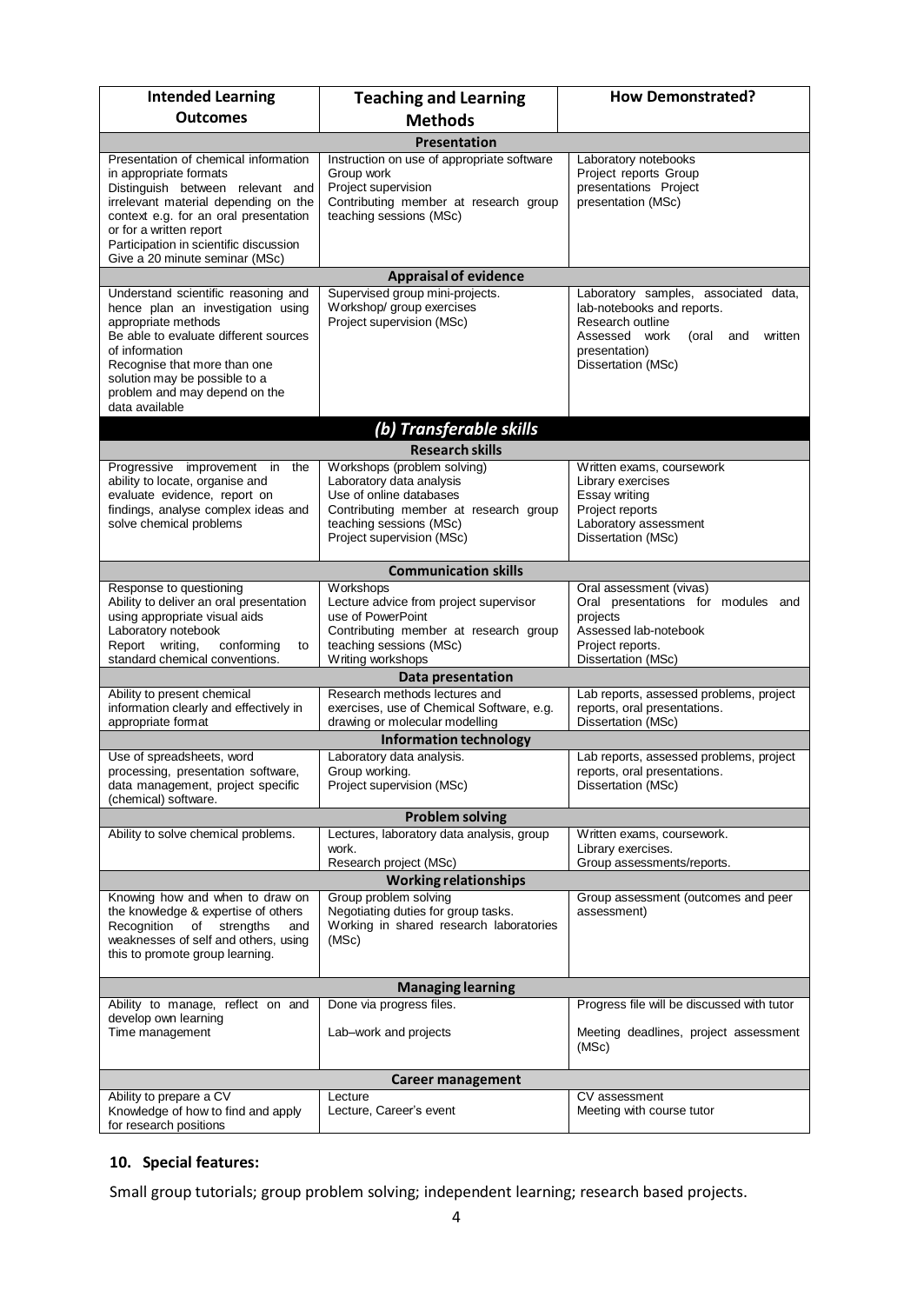#### **11. Indications of programme quality:**

External Examiners' reports; Departmental review; Percentage of students going on to higher degrees.

#### **12. Scheme of Assessment**

This programme complies with Senate Regulation 6 governing taught postgraduate programmes:

#### <http://www2.le.ac.uk/offices/sas2/regulations/general-regulations-for-taught-programmes>

This programme follows: Masters programme with 120 credits taught + 60 credits research project.

#### **13. Progression points**

This programme complies with Senate Regulation 6 governing taught postgraduate programmes:

<http://www2.le.ac.uk/offices/sas2/regulations/general-regulations-for-taught-programmes>

June Panel of Examiners:

>45 credits failed at first attempt – student will not continue with the research project.

June Board of Examiners:

>30 credits failed after reassessment – student will not continue with the research project.

In cases where a student has failed to meet a requirement to progress he or she will be required to withdraw from the course and a recommendation will be made to the Board of Examiners for an intermediate award where appropriate.

#### **14. Rules relating to re-sits or re-submissions:**

This programme complies with Senate Regulation 6 governing taught postgraduate programmes: <http://www2.le.ac.uk/offices/sas2/regulations/general-regulations-for-taught-programmes> Subject to the modifications below:

Where a student fails to achieve the 50% pass mark in a module s/he shall be entitled to re-sit or resubmit any of the failed components once, subject to a maximum mark for each re-assessed component of assessment of 50%.

Where a student has failed the research project, s/he shall be entitled to re-submit the dissertation component. There is no opportunity to repeat the laboratory element of the research project.

# **15. Additional information** [e.g. timetable for admissions]

The programmes commence in mid-September, usually ahead of the University's undergraduate term dates.

# **16. External Examiners**

The details of the External Examiner(s) for this programme and the most recent External Examiners' reports can be found [here.](https://exampapers.le.ac.uk/xmlui/handle/123456789/209)